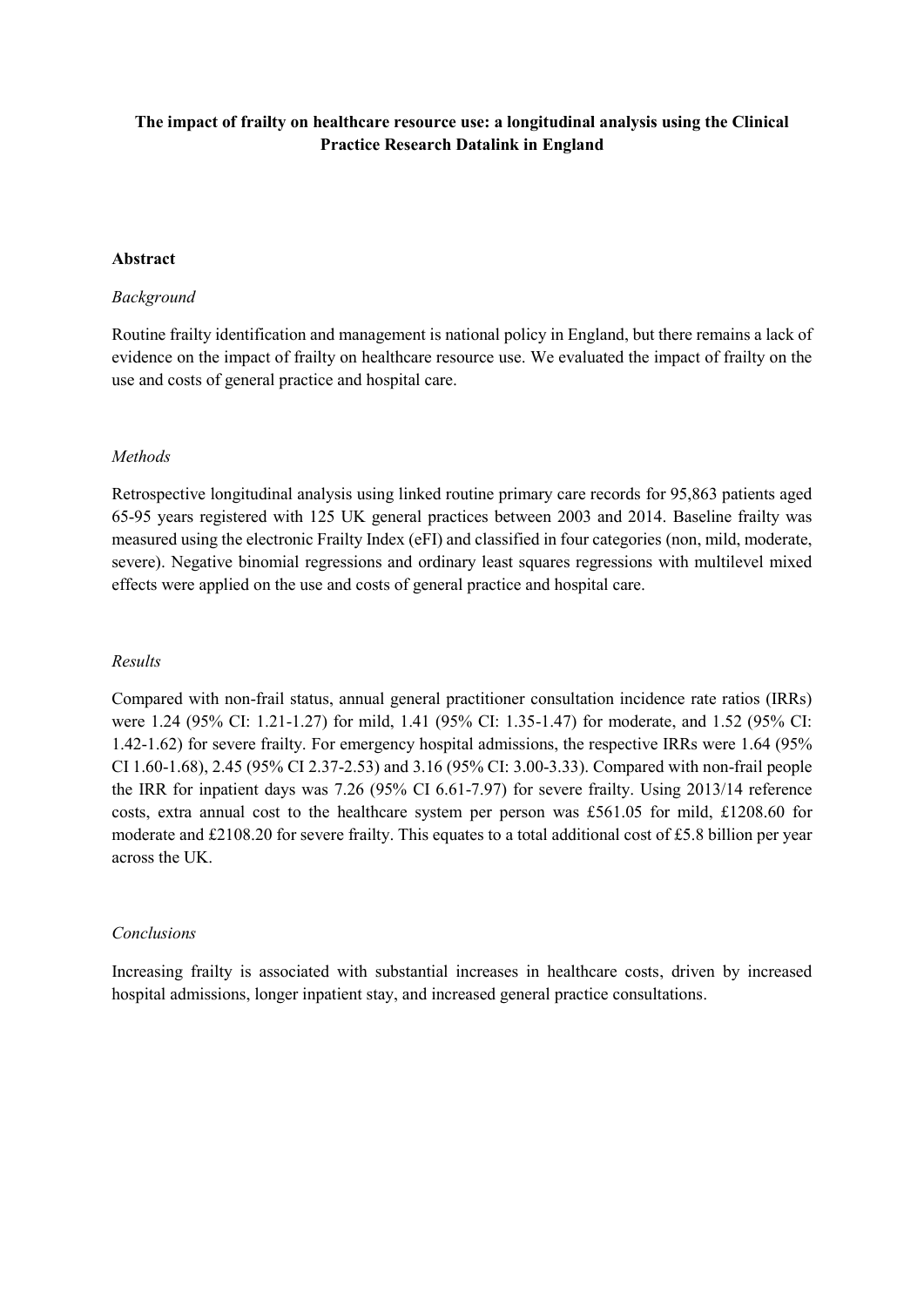#### **Introduction**

Frailty is a common condition characterised by loss of biological reserves and vulnerability to adverse outcomes. It is independently associated with increased risk of falls, disability, hospitalisation and mortality [1]. These outcomes are important from the perspective of older people, their families, and health and social care systems internationally. In light of this, frailty is gaining increasing prominence as a key health policy issue and there is growing recognition that healthcare systems need to adapt to more closely meet the needs of older people living with frailty [2]. A notable recent development has been the inclusion of the identification and management of frailty in the 2017/18 General Medical Services contract, which is the national contractual agreement between general practitioners (GPs) and the NHS in England [3].

Available evidence indicates that frailty is associated with increased risk of contact with healthcare services. However, studies that have investigated healthcare resource use and costs have typically been relatively small, single site studies [4] or based on cohorts that are not generalisable to the wider community-dwelling older population [5]. There has been a notable absence of research to investigate resource impact of frailty at the population level. This is problematic because the absence of this key information is a major impediment to population-level planning, delivery and evaluation of services. Furthermore, detailed understanding of the impact of frailty on healthcare resource use is important for informing robust national health policy and appropriate resource allocation. In this study, we aimed to evaluate the association between frailty and healthcare resource use at population-level by analysing linked primary care electronic patient records (EPRs).

## **Study design**

## *Data sources*

Retrospective longitudinal analysis of EPRs in the Clinical Practice Research Datalink (CPRD), a database containing routinely collected primary care EPRs from approximately 6.9% of the UK population registered with 674 practices [6]. Individual patient data is linked to external data sources including NHS Hospital Episode Statistics (HES) for hospital admissions [7], the Index of Multiple Deprivation (IMD) score [8], and the Office of National Statistics (ONS) mortality records [9].

Our sampling frame was 125 general practices in England, broadly nationally representative for social deprivation and list size. Patients with at least one of eighteen long-term conditions (LTCs) included in the Quality and Outcomes Framework (QOF; a national primary care pay-for-performance scheme [10]) were eligible, and up to 2,500 eligible patients were randomly sampled from study practices.

For healthcare costs, we extracted information from Unit Costs of Health and Social Care [11], the NHS national tariffs [12] and Department of Health Reference Costs [13].

## *Variables and method*

We identified 11 annual cohorts from our sample patients from 1<sup>st</sup> April 2003 to 31<sup>st</sup> March 2014. Patients were included in the index cohort if they were: i) aged 65-95 at baseline; ii) registered with a sample practices; and iii) had continuous medical records up to research standard for at least 180 days [6].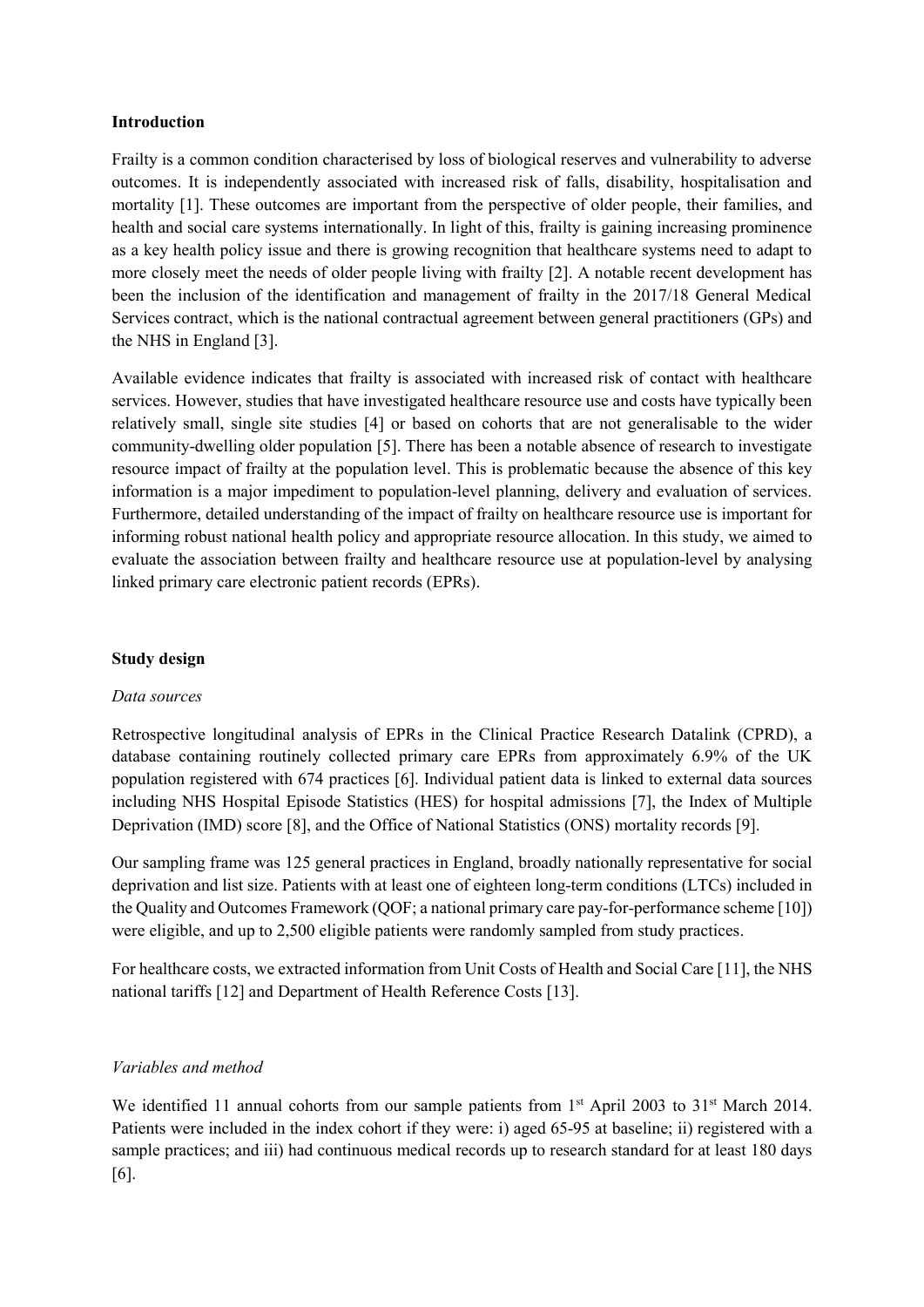General practice service use in the index year was measured by consultations with general practitioners (GPs) and nurses (practice nurses, community nurses, health visitors). Hospital care was measured by hospital admissions and inpatient days, by emergency and elective admissions. We analysed costs in 2013/14, the most recent year in our study.

Our exposure variable was the baseline frailty level, identified using the electronic Frailty Index (eFI) incorporating 36 health deficits [14]. Previously defined frailty categories were used: non-frail (eFI 0- 0.12); mild frailty (0.12-0.24); moderate frailty (0.24-0.36); severe frailty (>0.36) [14].

By extraction criteria, our sample patients have at least one of the LTCs in the QOF, most of which are included in the eFI. We identified five LTCs not included in the eFI: epilepsy, learning disability, serious mental illness, cancer and depression and included dummy variables in our analyses to indicate the presence of these conditions at baseline.

We adjusted for patient demographics using baseline age, gender and ethnicity. Deprivation was measured by 2015 IMD rank quintiles with the first quintile representing the least deprived neighbourhoods [15].

General practice consultations and hospital admissions were analysed as count variables using twolevel negative binomial models. We stacked the 11 cohorts to create a longitudinal dataset, increasing sample size and statistical power. As this may introduce correlation among observations of the same patients, we estimated these models with patient-level random intercepts and applied standard errors robust to autocorrelation. We included year dummies to account for unobserved-year fixed effects. We reported the incident rate ratios (IRR) for relative adjusted impact of frailty on healthcare use. We then predicted outcomes using these models for the absolute differences between frailty levels.

# *Estimating healthcare costs*

We used reference costs of 2013/14 because the unit costs of general practice care and hospital admissions are calculated yearly to reflect inflation and the varying market factors. Additionally, Healthcare Resource Group (HRG) codes, a standard grouping of clinically similar treatments using common level of healthcare resource are constantly updated to better incorporate patient complexity [16].

We extracted from PSSRU (2014): i) the unit costs of GPs and practice nurses in 2013/14; and ii) the average consultation length to calculate the average cost per consultation. We multiplied the average costs by our predicted consultation levels to calculate the costs by frailty categories. GP consultations, on average, lasted for 11.7 minutes for surgery consultations, 17.2 minutes for clinic consultations, 7.1 minutes for telephone consultations and 23.4 minutes for home visits (including 12 minutes travel time) [11]. GP consultation costed £234 per hour in 2013/14, including costs of direct care staff and medical education and training, giving an average cost of £57.9 per GP consultation, with the duration calculated as the mean of four consultation types. Additionally, there was an average prescription cost of £40.7 making the total cost £98.6 per GP consultation. The average duration was 15.5 minutes per surgery consultation with practice nurses, whose unit cost was £34 per hour in 2013/14. Therefore, a practice nurse visit costed an average of £8.8.

For the costs of hospital admissions, we categorised admissions in 2013/14 into four groups: day case, elective spell, non-elective short stay (less than 2 days) and non-elective spell. We linked the grouped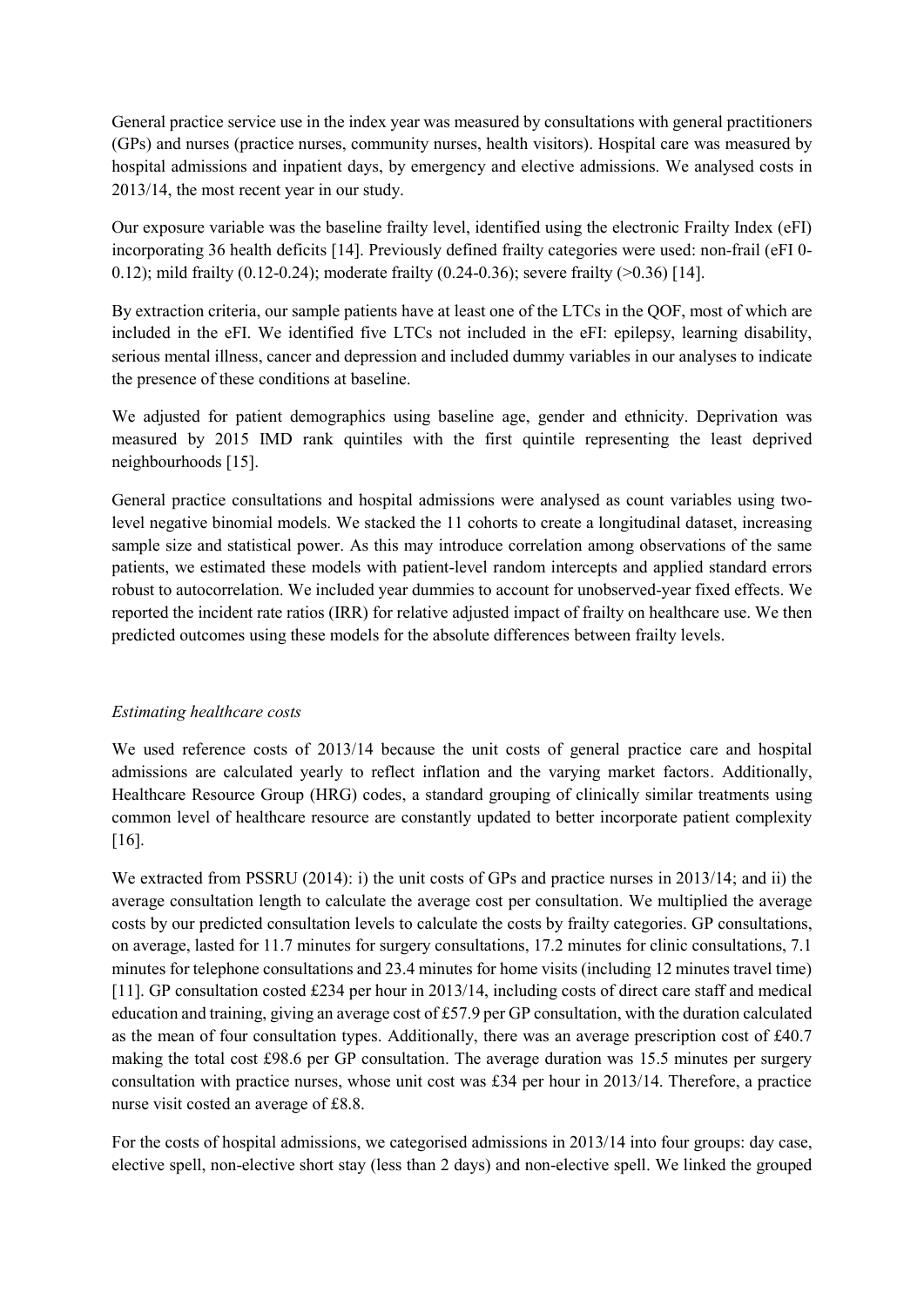admissions to the 2013/14 national tariffs using HRG codes [12]. 42,146 (99.7%) admissions were linked to HRG codes and 39,708 (93.9%) were matched to the national tariffs. Of the admissions without a matched national tariff, 182 were linked to the 2013/14 national reference costs. For spells with length of stay exceeding the HRG-specific trim points, we adjusted the tariffs using the excessive inpatient days and the unit long stay payment. By emergency and elective admissions, we estimated two-level linear regressions with practice-level random intercepts for the impact of frailty on the annual cost of hospital admissions, taking into account correlated standard errors.

## **Results**

## *Descriptive statistics*

There were 566,101 year-specific observations across the study period, with repeated measures for 95,863 patients. Of the total observations, 245,294 (43.3%) had a baseline status of non-frail, 216,354 (38.2%) mild frailty, 82,187 (14.5%) moderate frailty, and 22,266 (3.9%) severe frailty (**table 1**). There was a social gradient in frailty: 22.4% of patients with severe frailty were from the most deprived neighbourhoods, compared with 12.1% in the non-frail group.

The use of general practice and hospital care increased with frailty. On average, patients with severe frailty had 22.4 GP consultations and 7.3 practice nurse contacts annually, compared with 7.6 GP consultations and 2.9 practice nurses visits for the non-frail population. Patients with mild and moderate frailty also had more consultations than non-frail population. GP consultations increased by 64.5% and 127.6% respectively (12.5 for mild frailty and 17.3 for moderate frailty), and practice nurses consultations increased by 55.2 % and 106.9% respectively (4.5 for mild frailty and 6.0 for moderate frailty).

Hospital admissions also increased with frailty. Compared to non-frail patients, patients with severe frailty required more emergency admissions (mean 0.1 and 0.7 annually respectively), more inpatient bed days following emergency admission (mean 1.0 and 7.8 respectively), and more elective admissions (0.3 and 0.7 annually respectively).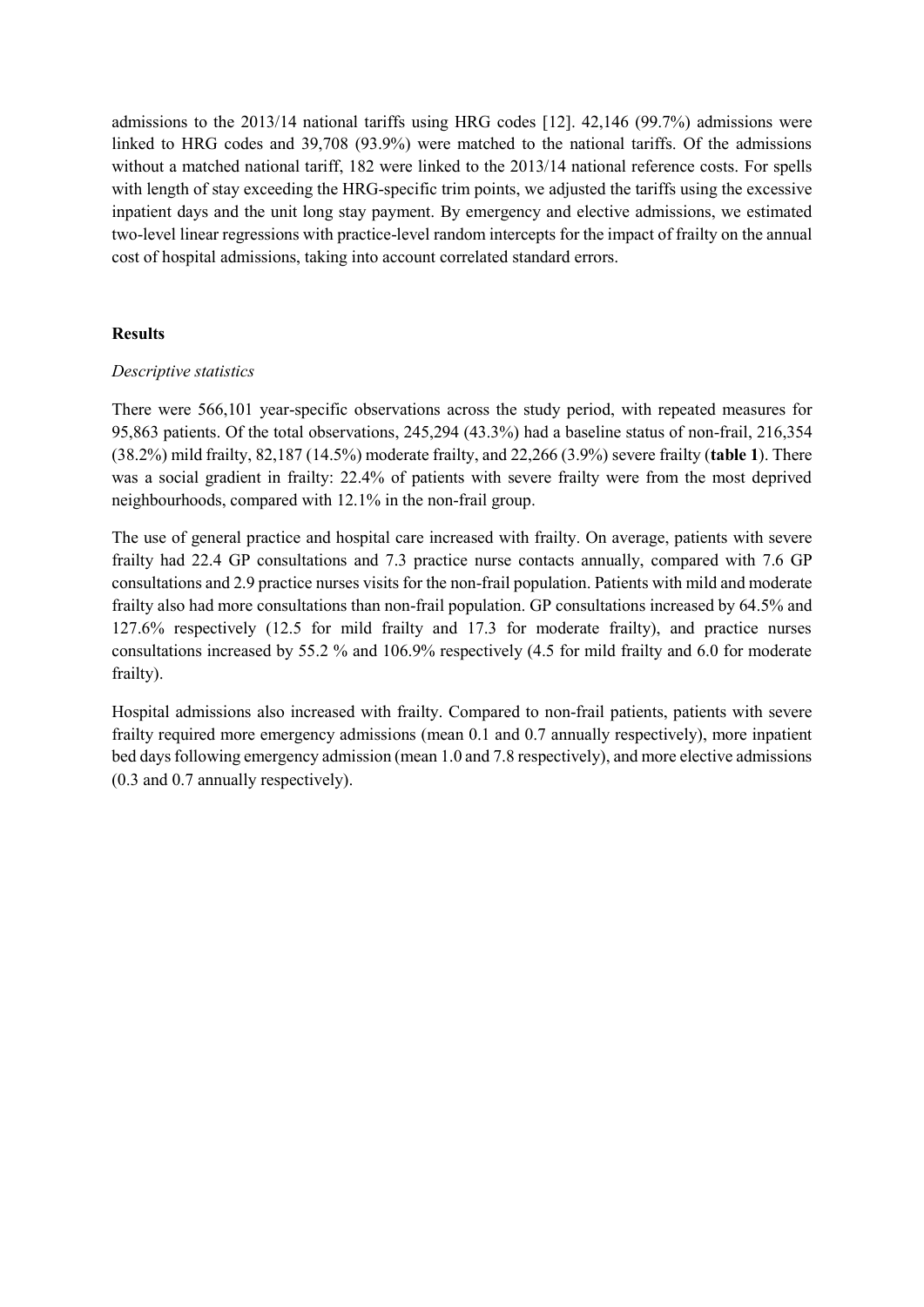|  | Table 1 Descriptive statistics 2003/04 - 2013/14 |  |  |  |
|--|--------------------------------------------------|--|--|--|
|--|--------------------------------------------------|--|--|--|

|                                   | Non frail        | <b>Mild frailty</b> | <b>Moderate frailty</b> | <b>Severe frailty</b> |
|-----------------------------------|------------------|---------------------|-------------------------|-----------------------|
|                                   |                  |                     |                         |                       |
| Observation, n (%)                | 245,294 (43.33%) | 216,354 (38.22%)    | 82,187 (14.52%)         | 22,266 (3.93%)        |
| Age, mean (SD)                    | 73.02 (6.47)     | 76.23 (7.25)        | 79.64 (7.38)            | 82.44 (7.01)          |
| Gender, n (%)                     |                  |                     |                         |                       |
| Male                              | 117,127 (47.75%) | 93,205 (43.08%)     | 30,165 (36.70%)         | $6,670(29.96\%)$      |
| Female                            | 128,167 (52.25%) | 123,149 (56.92%)    | 52,022 (63.30%)         | 15,596 (70.04%)       |
| Ethnicity, n (%)                  |                  |                     |                         |                       |
| White                             | 166,590 (67.91%) | 150,002 (69.33%)    | 57,004 (69.36%)         | 15,519 (69.70%)       |
| Asian                             | 3,620 (1.48%)    | $4,008$ $(1.85\%)$  | $1,434(1.74\%)$         | 279 (1.25%)           |
| Black                             | 2,360 (0.94%)    | 2,209 (1.02%)       | 710 (0.86%)             | 158 (0.71%)           |
| Mixed                             | 461 (0.19%)      | 418 (0.19%)         | 156 (0.19%)             | 57 (0.26%)            |
| Other or not stated               | 5,684 (2.32%)    | 4,553 $(2.10\%)$    | $1,482(1.80\%)$         | 259(1.16%)            |
| Missing                           | 66,633 (27.16%)  | 55,164 (25.50%)     | 21,401 (26.04%)         | 5,994 (26.92%)        |
| Deprivation, $n$ (%)              |                  |                     |                         |                       |
| 1st category - least deprived     | 64,396 (26.25%)  | 53,099 (24.54%)     | 18,864 (22.95%)         | 4,886 (21.94%)        |
| 2nd category                      | 59,988 (24.46%)  | 48,220 (22.29%)     | 17,273 (21.02%)         | 4,149 (18.63%)        |
| 3rd category                      | 50,133 (20.44%)  | 43,823 (20.26%)     | 15,381 (18.71%)         | 4,070 (18.28%)        |
| 4th category                      | 40,641 (16.57%)  | 38,144 (17.63%)     | 15,034 (18.29%)         | 4,137 (18.58%)        |
| 5th category                      | 29,601 (12.07%)  | 32,533 (15.04%)     | 15,509 (18.87%)         | 4,993 (22.42%)        |
| Missing                           | 535 (0.22%)      | 535 (0.25)          | 126(0.15%)              | 31 $(0.14\%)$         |
| LTCs not included in eFI, $n$ (%) |                  |                     |                         |                       |
| Cancer                            | 33,691 (13.73%)  | 37,064 (17.13%)     | 16,790 (20.43%)         | 5,117 (22.98%)        |
| Depression                        | 34,703 (14.15%)  | 45,096 (20.84%)     | 24,639 (29.98%)         | 9,526 (42.78%)        |
| Epilepsy                          | $3,031(1.24\%)$  | 3,783 (1.75%)       | $1,936(2.36\%)$         | 684 (3.07%)           |
| SMI                               | 2,605 (1.06%)    | 2,527 (1.17%)       | $1,350(1.64\%)$         | 566 (2.54%)           |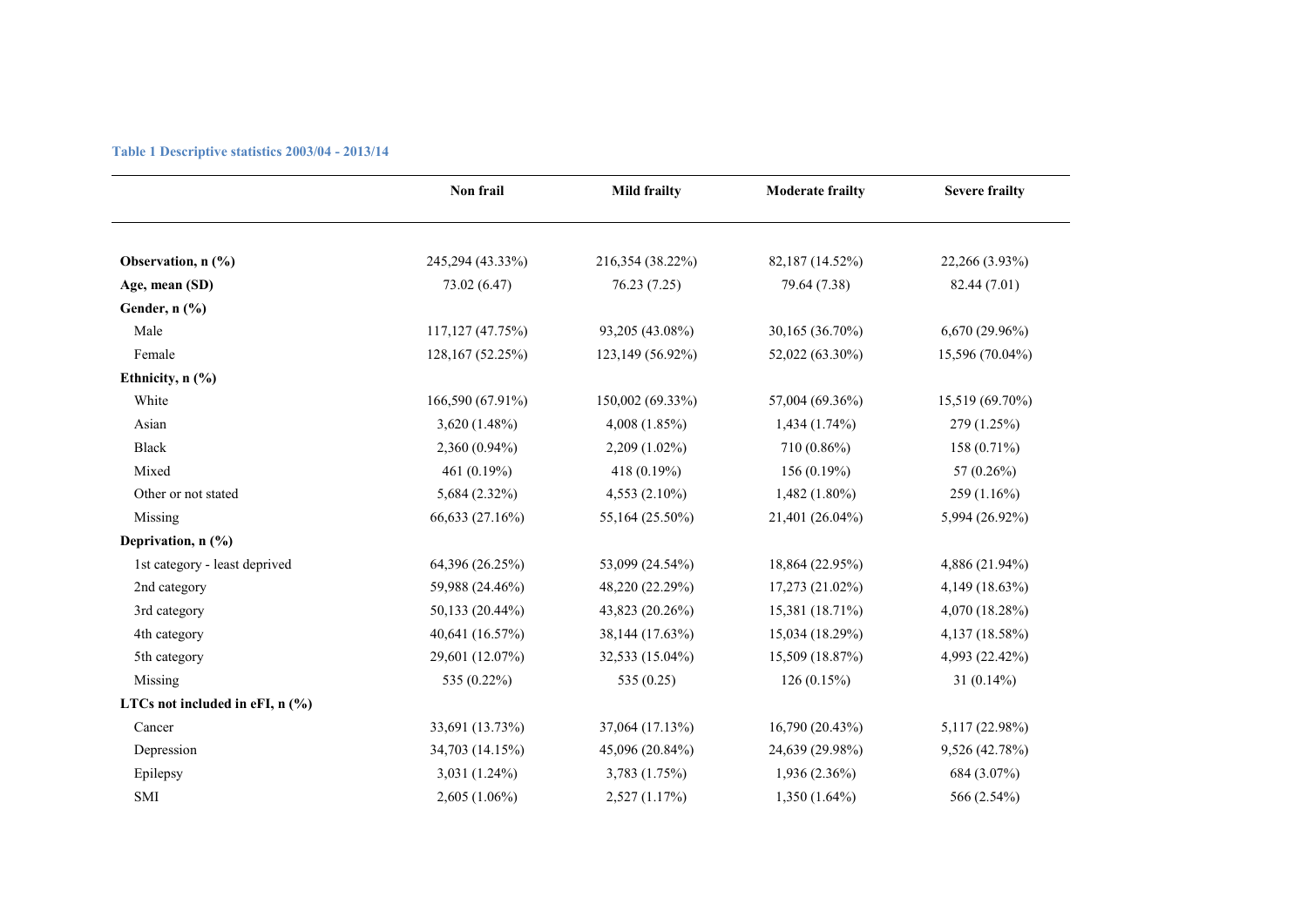| Learning disability                                 | 246 (0.10%) | $277(0.13\%)$ | $148(0.18\%)$ | 44 $(0.20\%)$ |
|-----------------------------------------------------|-------------|---------------|---------------|---------------|
| No. of consultations per person, mean (SD)          |             |               |               |               |
| <b>GPs</b>                                          | 7.60(7.54)  | 12.53(10.30)  | 17.29 (13.32) | 22.41 (17.11) |
| Practice nurses                                     | 2.88(4.64)  | 4.51(6.73)    | 6.02(9.24)    | 7.25(11.02)   |
| No. of hospital admissions per person, mean<br>(SD) |             |               |               |               |
| Emergency                                           | 0.11(0.44)  | 0.23(0.67)    | 0.44(0.95)    | 0.74(1.25)    |
| Elective                                            | 0.26(1.87)  | 0.41(2.91)    | 0.59(4.94)    | 0.69(6.08)    |
| No. of inpatient days per person, mean (SD)         |             |               |               |               |
| Emergency                                           | 1.01 (6.42) | 2.13(9.39)    | 4.34 (13.55)  | 7.81 (18.52)  |
| Elective                                            | 0.32(3.03)  | 0.52(4.04)    | 0.68(4.60)    | 0.87(6.02)    |

Repeated measures per person: mean  $(SD) = 5.91 (3.59)$ ; median (range) = 5 (1-11); 25% percentile = 3; 75% percentile = 9.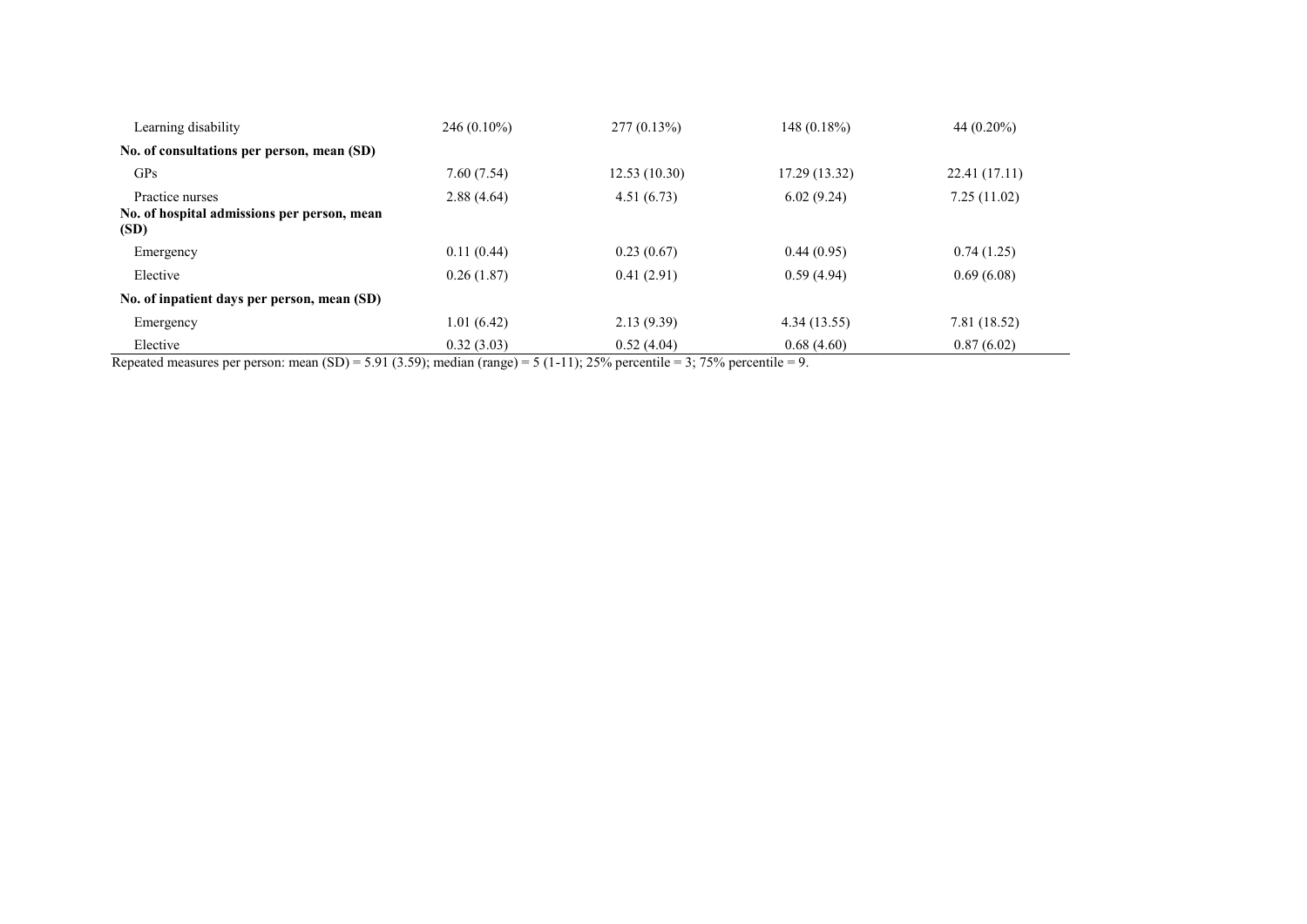## *Adjusted impact of frailty on general practice use*

Higher adjusted GP consultation rates were significantly associated with increasing age, female gender and black ethnicity, but not with deprivation (**table 2**). Consultations with practice nurses followed a similar pattern, but men and white patients tended to have higher consultation rates. After adjusting for patient-level confounders, general practice consultations increased with frailty (**table 2**). Compared with non-frail status, IRR for GP consultations were 1.24 (95% CI: 1.21-1.27) for mild frailty, 1.41 (95% CI: 1.35-1.47) for moderate frailty and 1.52 (95% CI: 1.42-1.62) for severe frailty. Practice nurses visits had similar associations with frailty, with the greatest increase over baseline for severely frail patients.

The absolute differences in consultation levels were predicted using these regressions (**table 3**). Compared with the non-frail group, there were on average 2.5 more GP consultations and 0.9 more nurses visits annually for the group with mild frailty. The increases were 4.1 with GPs and 1.5 with nurses for moderate frailty, and 5.2 with GPs and 2.0 with nurses for severe frailty.

Our analyses indicate that a non-frail patient would cost  $\pounds1021.55$  per year for consultations with GPs and practice nurses (£990.93 and £30.62, respectively) (**table 3**). Using this as a baseline, a patient with mild frailty would cost an additional £249.32 annually (£241.57 with GPs and £7.75 with nurses). A patient with moderate frailty would cost an additional £417.82 per year (£404.26 with GPs and £13.56 with nurses). For severe frailty, we estimated an annual cost of £532.29 for extra consultations (£514.69) with GPs and £17.60 with nurses).

# *Adjusted impact of frailty on hospital care usage*

Higher adjusted emergency hospital admission rates were significantly associated with male gender, increasing age and levels of deprivation (**table 2**). Elective admission rates decreased in older age groups and there was no social gradient, with similar patterns for length of stay.

After adjustment, increasing frailty was associated with increased hospital admission rates (**table 2**). Compared with the non-frail group, the adjusted IRRs for annual emergency admissions were 1.64 (95% CI: 1.60-1.68) for mild frailty, 2.45 (95% CI: 2.37-2.53) for moderate frailty and 3.16 (95% CI: 3.00- 3.33) for severe frailty. Following emergency admission, patients stayed in hospital for more than four times longer than the non-frail population if they were moderately frail (IRR: 4.45; 95% CI: 4.19-4.73), and more than seven times longer if they were severely frail (IRR: 7.26; 95% CI: 6.61-7.97).

Elective admissions also increased with frailty. Compared with the non-frail group, the adjusted IRRs for annual elective admissions were 1.50 (95% CI: 1.46-1.54) for mild frailty, 1.85 (95% CI: 1.79-1.92) for moderate frailty and 1.93 (95% CI: 1.82-2.05) for severe frailty. There was a threefold increase in combined inpatient days per year following elective admission for moderate and severe frailty (IRRs of 3.07 (95% CI: 2.81-3.35) and 3.64 (95% CI: 3.14-4.22) respectively).

The absolute adjusted differences in annual hospital admissions between frailty categories were relatively small (**table 3**). On average patients with severe frailty had 0.3 additional emergency admissions per year compared with non-frail patients. However, the differences were more substantial for days of inpatient care. Patients would, on average, stay in hospital for another 25.8 days per year following emergency admission if they were severely frail (29.9 for severe frailty and 4.1 for non-frail). Moderate frailty was associated with 14.2 additional days in hospital (18.3 for moderate frailty).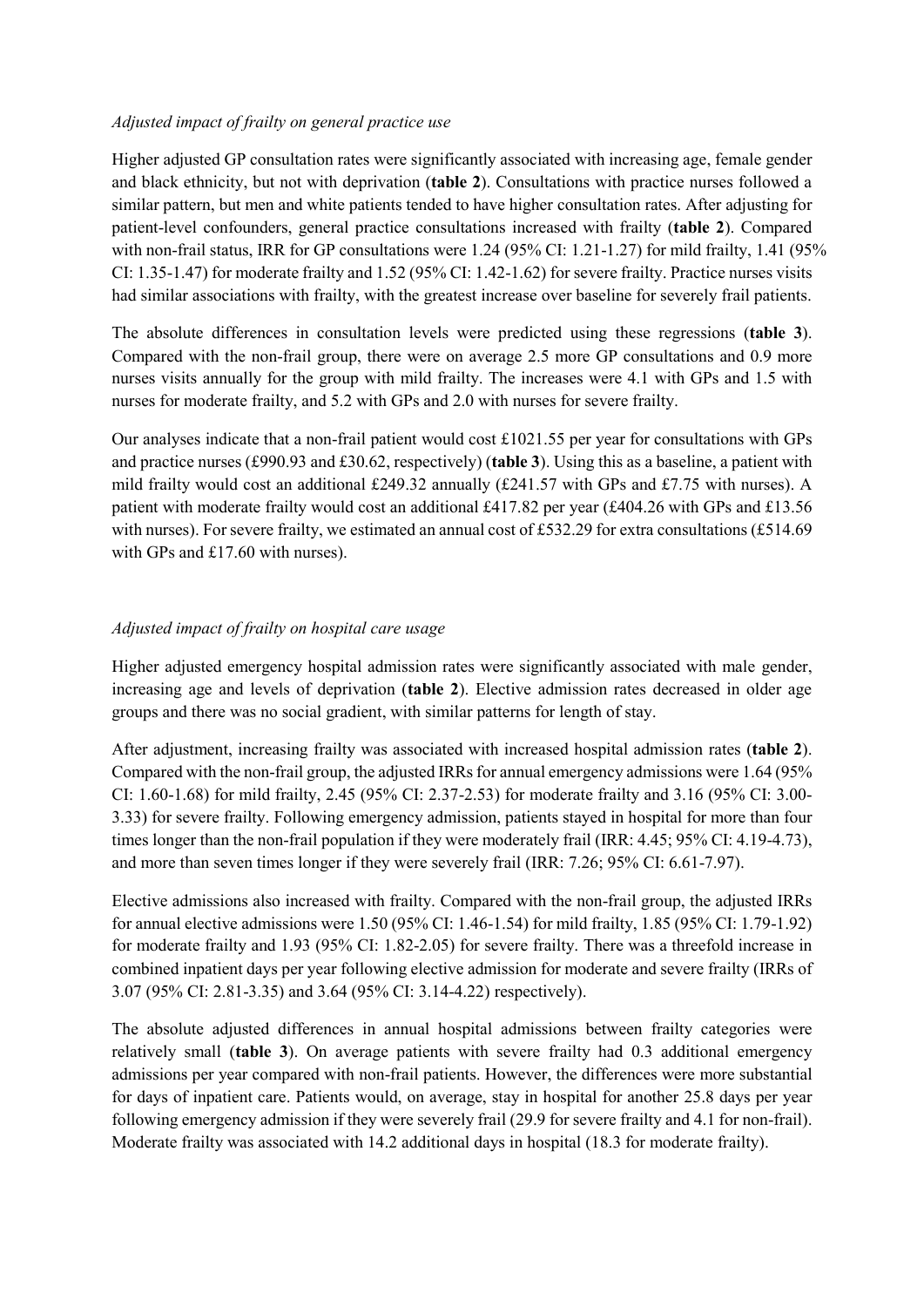We estimated the economic impact of frailty on hospital care in 2013/14. There were 57,974 patients eligible for analyses with 42,281 hospital admissions in this year. After adjustment, the average annual cost of hospital admission (emergency and elective) increased from £606.80 for non-frail patients to £918.53 for mild frailty; £1397.58 for moderate frailty; and £2182.71 for severe frailty (**table 3**). More severe frailty status had greater impact on the costs of emergency admissions than elective admissions.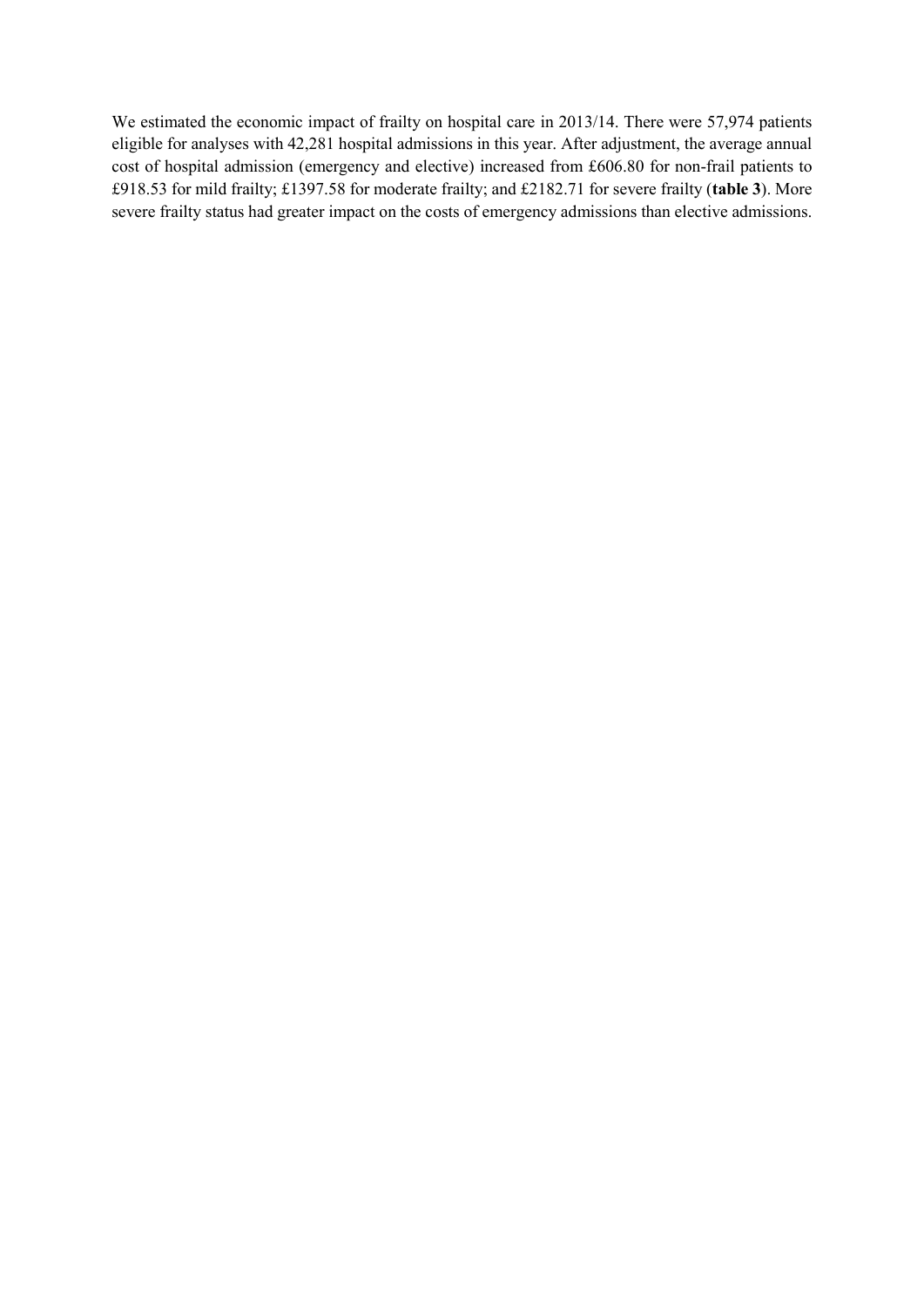**Table 2 Adjusted impact of frailty on healthcare use, 2003/04 - 2013/14.**

|                                                                  | <b>General practice consultations</b> |                        |            |                        |            | <b>Hospital admissions</b> |                 | <b>Hospital inpatient days</b> |                  |                   |            |                 |
|------------------------------------------------------------------|---------------------------------------|------------------------|------------|------------------------|------------|----------------------------|-----------------|--------------------------------|------------------|-------------------|------------|-----------------|
|                                                                  | <b>GPs</b>                            |                        |            | <b>Practice nurses</b> |            | Emergency                  | <b>Elective</b> |                                | <b>Emergency</b> |                   |            | <b>Elective</b> |
|                                                                  | IRR <sup>a</sup>                      | $95\%$ CI <sup>b</sup> | <b>IRR</b> | 95% CI                 | <b>IRR</b> | 95% CI                     | <b>IRR</b>      | 95% CI                         | <b>IRR</b>       | 95% CI            | <b>IRR</b> | 95% CI          |
|                                                                  |                                       |                        |            |                        |            |                            |                 |                                |                  |                   |            |                 |
| <i>Baseline eFI category<sup>c</sup> (reference = non-frail)</i> |                                       |                        |            |                        |            |                            |                 |                                |                  |                   |            |                 |
| Mild frailty                                                     | $1.24***$                             | $[1.21 - 1.27]$        | $1.25***$  | $[1.23 - 1.28]$        | $1.64***$  | $[1.60 - 1.68]$            | $1.50***$       | $[1.46 - 1.54]$                | $2.19***$        | $[2.09 - 2.30]$   | $2.04***$  | $[1.92 - 2.17]$ |
| Moderate frailty                                                 | $1.41***$                             | $[1.35 - 1.47]$        | $1.44***$  | $[1.38 - 1.51]$        | $2.45***$  | $[2.37 - 2.53]$            | $1.85***$       | $[1.79 - 1.92]$                | $4.45***$        | $[4.19 - 4.73]$   | $3.07***$  | $[2.81 - 3.35]$ |
| Severe frailty                                                   | $1.52***$                             | $[1.42 - 1.62]$        | $1.58***$  | $[1.45 - 1.71]$        | $3.16***$  | $[3.00 - 3.33]$            | $1.93***$       | $[1.82 - 2.05]$                | $7.26***$        | $[6.61 - 7.97]$   | $3.64***$  | $[3.14 - 4.22]$ |
| Baseline age group (reference = $65 - 70$ )                      |                                       |                        |            |                        |            |                            |                 |                                |                  |                   |            |                 |
| $70 - 75$                                                        | $1.10***$                             | $[1.09 - 1.12]$        | $1.11***$  | $[1.09 - 1.12]$        | $1.21***$  | $[1.16 - 1.25]$            | $1.14***$       | $[1.11 - 1.18]$                | $1.60***$        | $[1.49 - 1.72]$   | $1.25***$  | $[1.15 - 1.36]$ |
| $75 - 80$                                                        | $1.21***$                             | $[1.19 - 1.23]$        | $1.19***$  | $[1.16 - 1.23]$        | $1.51***$  | $[1.45 - 1.57]$            | $1.27***$       | $[1.22 - 1.33]$                | $2.66***$        | $[2.47 - 2.87]$   | $1.50***$  | $[1.36 - 1.65]$ |
| $80 - 85$                                                        | $1.32***$                             | $[1.29 - 1.35]$        | $1.26***$  | $[1.21 - 1.31]$        | $1.93***$  | $[1.84 - 2.02]$            | $1.15***$       | $[1.09 - 1.20]$                | 4.91***          | $[4.50 - 5.36]$   | $1.25***$  | $[1.13 - 1.38]$ |
| $85 - 90$                                                        | $1.44***$                             | $[1.39 - 1.49]$        | $1.26***$  | $[1.19 - 1.34]$        | $2.27***$  | $[2.16 - 2.40]$            | 0.95            | $[0.90 - 1.01]$                | $7.69***$        | $[7.01 - 8.43]$   | 0.90       | $[0.75 - 1.07]$ |
| $90 +$                                                           | $1.57***$                             | $[1.49 - 1.66]$        | $1.19***$  | $[1.08 - 1.31]$        | $2.68***$  | $[2.51 - 2.87]$            | $0.62***$       | $[0.56 - 0.68]$                | $11.96***$       | $[10.55 - 13.56]$ | $0.58***$  | $[0.44 - 0.75]$ |
| Gender (reference = Male)                                        |                                       |                        |            |                        |            |                            |                 |                                |                  |                   |            |                 |
| Female                                                           | $1.05***$                             | $[1.03 - 1.07]$        | 0.98       | $[0.96 - 1.00]$        | $0.74***$  | $[0.71 - 0.77]$            | $0.85***$       | $[0.82 - 0.89]$                | $0.63***$        | $[0.58 - 0.69]$   | $0.84***$  | $[0.78 - 0.91]$ |
| Ethnic group (reference = $White$ )                              |                                       |                        |            |                        |            |                            |                 |                                |                  |                   |            |                 |
| Asian                                                            | 1.16                                  | $[0.97 - 1.38]$        | 0.79       | $[0.61 - 1.03]$        | 1.00       | $[0.92 - 1.09]$            | 1.11            | $[0.96 - 1.28]$                | 0.97             | $[0.80 - 1.17]$   | 0.87       | $[0.72 - 1.04]$ |
| <b>Black</b>                                                     | $1.14*$                               | $[1.02 - 1.27]$        | $0.76**$   | $[0.63 - 0.92]$        | $0.88*$    | $[0.78 - 0.99]$            | 0.99            | $[0.87 - 1.13]$                | 0.88             | $[0.73 - 1.06]$   | $0.77**$   | $[0.63 - 0.93]$ |
| Mixed                                                            | 1.09                                  | $[0.99 - 1.21]$        | $0.83*$    | $[0.70 - 0.98]$        | 0.86       | $[0.66 - 1.13]$            | 0.88            | $[0.71 - 1.08]$                | 0.68             | $[0.41 - 1.12]$   | $0.55**$   | $[0.38 - 0.80]$ |
| Other or Not stated                                              | 1.02                                  | $[0.96 - 1.09]$        | $0.72***$  | $[0.61 - 0.86]$        | 0.94       | $[0.87 - 1.02]$            | 0.93            | $[0.84 - 1.02]$                | $0.77**$         | $[0.65 - 0.92]$   | $0.77**$   | $[0.65 - 0.90]$ |
| Missing                                                          | 0.98                                  | $[0.93 - 1.03]$        | $0.91*$    | $[0.85 - 0.98]$        | $0.90***$  | $[0.85 - 0.96]$            | $0.83***$       | $[0.79 - 0.88]$                | $0.85**$         | $[0.77 - 0.95]$   | $0.89**$   | $[0.81 - 0.97]$ |
| IMD categories (reference = $1^{st}$ category)                   |                                       |                        |            |                        |            |                            |                 |                                |                  |                   |            |                 |
| 2nd category                                                     | 0.99                                  | $[0.93 - 1.06]$        | 0.98       | $[0.86 - 1.11]$        | $1.08***$  | $[1.04 - 1.13]$            | 0.99            | $[0.94 - 1.04]$                | $1.16***$        | $[1.08 - 1.24]$   | 1.04       | $[0.97 - 1.12]$ |
| 3rd category                                                     | 1.00                                  | $[0.94 - 1.07]$        | 1.03       | $[0.92 - 1.16]$        | $1.16***$  | $[1.11 - 1.21]$            | 1.00            | $[0.94 - 1.06]$                | $1.38***$        | $[1.28 - 1.49]$   | 1.06       | $[0.97 - 1.17]$ |
| 4th category                                                     | 0.96                                  | $[0.88 - 1.04]$        | 0.96       | $[0.84 - 1.11]$        | $1.19***$  | $[1.13 - 1.27]$            | 0.94            | $[0.86 - 1.02]$                | $1.48***$        | $[1.35 - 1.63]$   | 0.97       | $[0.86 - 1.09]$ |
| 5th category - most<br>deprived                                  | 1.02                                  | $[0.91 - 1.15]$        | 0.98       | $[0.77 - 1.24]$        | $1.47***$  | $[1.36 - 1.60]$            | 0.96            | $[0.89 - 1.04]$                | $2.09***$        | $[1.86 - 2.34]$   | $0.88*$    | $[0.77 - 1.00]$ |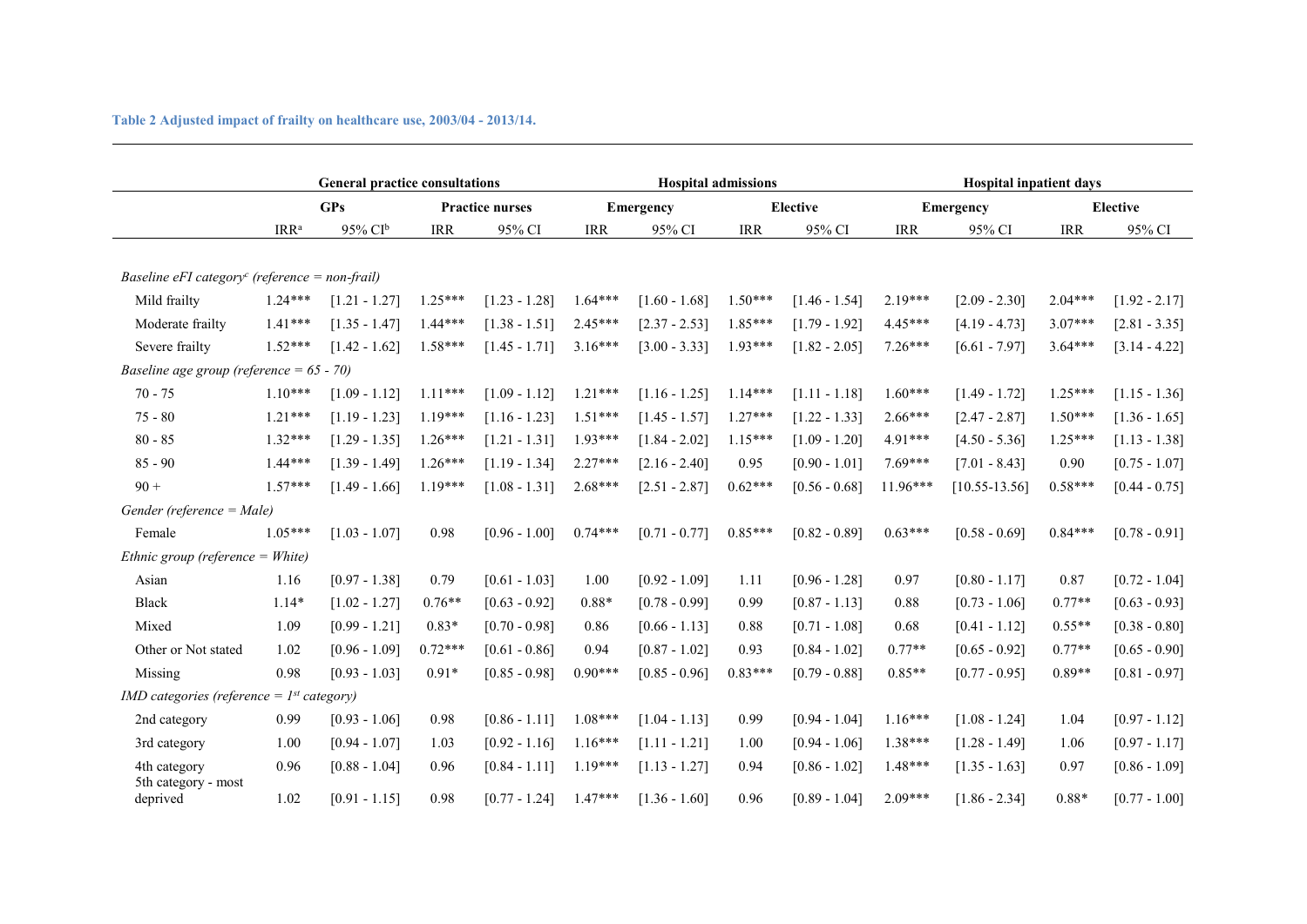| Missing  |  |  |  |  | $1.07$ $[0.93 - 1.23]$ $0.85$ $[0.68 - 1.07]$ $0.51*$ $[0.28 - 0.90]$ $0.14***$ $[0.07 - 0.30]$ $0.20**$ $[0.07 - 0.55]$ $0.12***$ $[0.04 - 0.33]$          |  |
|----------|--|--|--|--|-------------------------------------------------------------------------------------------------------------------------------------------------------------|--|
| Drop out |  |  |  |  | $0.72***$ $[0.69 - 0.76]$ $0.49***$ $[0.46 - 0.53]$ $3.40***$ $[3.24 - 3.56]$ $1.06**$ $[1.02 - 1.10]$ $15.49***$ $[13.93-17.22]$ $2.90***$ $[2.58 - 3.27]$ |  |

Each outcome variable was estimated using two-level negative binomial regression with random intercept at patient-level, adjusted for baseline age, gender, an interaction between age and gender, ethnic group, deprivation, non-frailty long-term conditions (cancer, depression, epilepsy, SMI and learning disability), registration drop-out and year dummies. a. Incident rate ratio. b. 95% confidence interval. c. electronic Frailty Index (eFI) category: 0-0.12 non-frail; 0.12-0.24 mild frailty; 0.24-0.36 moderate frailty; >0.36 severe frailty. \*\*\* p<0.001, \*\* p<0.01, \* p<0.05.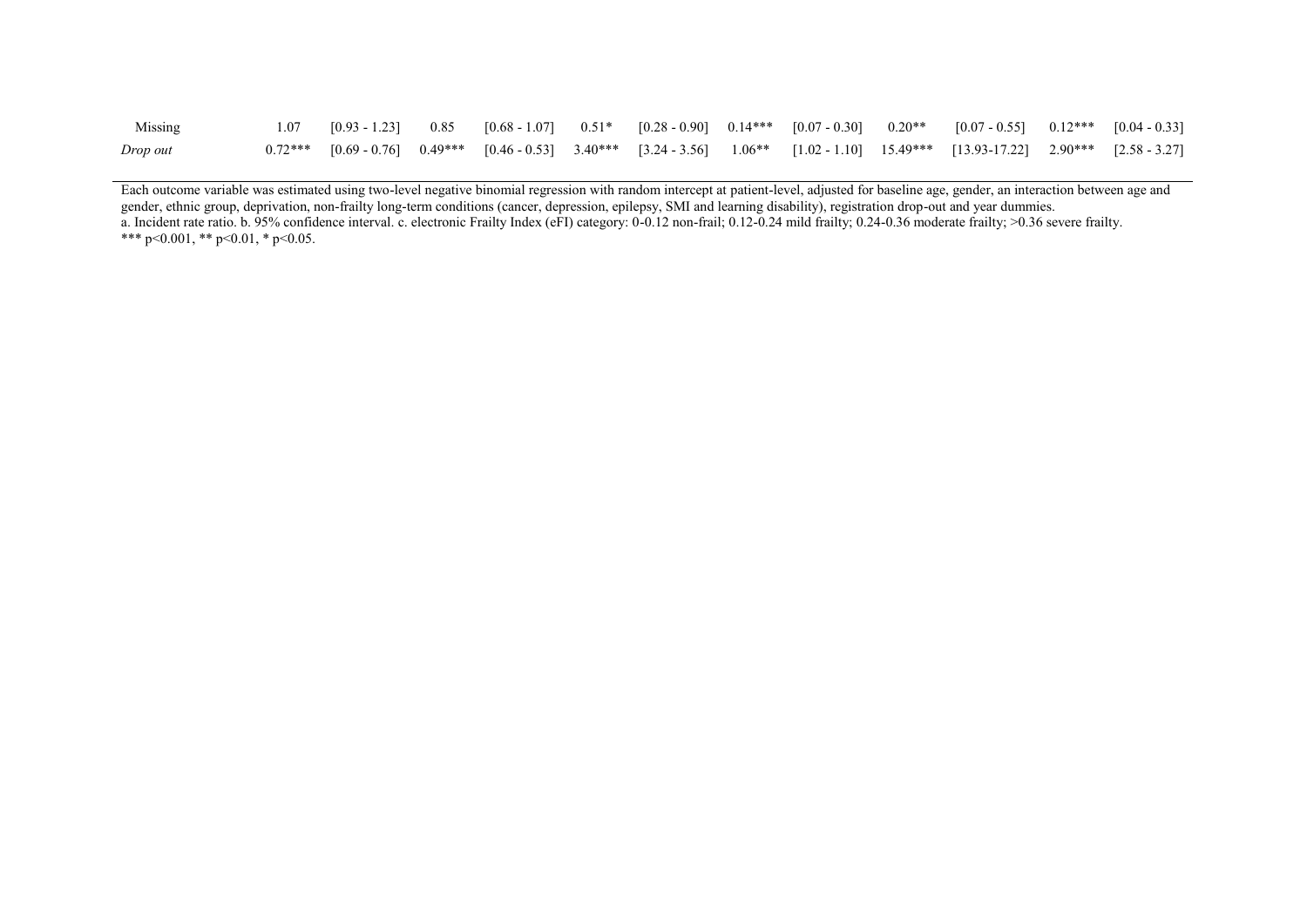|                                             | Non-frail             | <b>Mild frailty</b> | <b>Moderate frailty</b> | <b>Severe frailty</b> |
|---------------------------------------------|-----------------------|---------------------|-------------------------|-----------------------|
|                                             |                       |                     |                         |                       |
| General practice consultations <sup>a</sup> |                       |                     |                         |                       |
| GP <sub>S</sub>                             | $10.05***(0.35)$      | $12.50***(0.36)$    | $14.15***(0.38)$        | $15.27***(0.48)$      |
| Practice nurses                             | $3.48***(0.21)$       | $4.36***(0.25)$     | $5.02***(0.27)$         | $5.48***(0.32)$       |
| Hospital admissions <sup>a</sup>            |                       |                     |                         |                       |
| Emergency                                   | $0.15***(0.003)$      | $0.24***(0.005)$    | $0.36***(0.01)$         | $0.46***(0.01)$       |
| Elective                                    | $0.24***(0.01)$       | $0.37***(0.01)$     | $0.45***(0.01)$         | $0.47***(0.02)$       |
| Inpatient days <sup>a</sup>                 |                       |                     |                         |                       |
| Emergency                                   | $4.12***(0.24)$       | $9.03***(0.51)$     | $18.34***(1.02)$        | $29.91***(1.81)$      |
| Elective                                    | $0.34***(0.01)$       | $0.69***(0.04)$     | $1.04***(0.06)$         | $1.24***(0.10)$       |
| Costs - general practice consultations $b$  |                       |                     |                         |                       |
| GP <sub>S</sub>                             | 990.93                | 1232.50             | 1395.19                 | 1505.62               |
| Practice nurses                             | 30.62                 | 38.37               | 44.18                   | 48.22                 |
| Total                                       | 1021.55               | 1270.87             | 1439.37                 | 1553.84               |
| Costs - hospital admissions $c$             |                       |                     |                         |                       |
| Emergency                                   | $369.22***$ (58.29)   | $509.23***$ (56.24) | $857.73***$ (59.23)     | 1579.96*** (74.40)    |
| Elective                                    | $241.67***$ (11.94)   | $412.41***$ (12.19) | $539.83***$ (22.14)     | $598.57***$ (22.14)   |
| Total                                       | $606.80***$ $(60.50)$ | $918.53***$ (58.64) | $1397.58***$ (65.91)    | $2182.71***$ (79.98)  |
| Costs - total                               | 1628.35               | 2189.40             | 2836.95                 | 3736.55               |

**Table 3 Adjusted healthcare use and costs by frailty categories.**

a. Predicted healthcare use per person per year using negative binomial regressions in table 2.

b. Costs were calculated using predicted healthcare use multiplied by the average cost per consultation.

c. Predicted costs using two-level linear regressions with random intercept at practice-level, adjusted for baseline age,

gender, ethnic group, deprivation, non-frailty long-term conditions and registration drop-out.

Standard errors in parentheses are robust to unspecified correlations. \*\*\*  $p<0.001$ , \*\*  $p<0.01$ , \*  $p<0.05$ .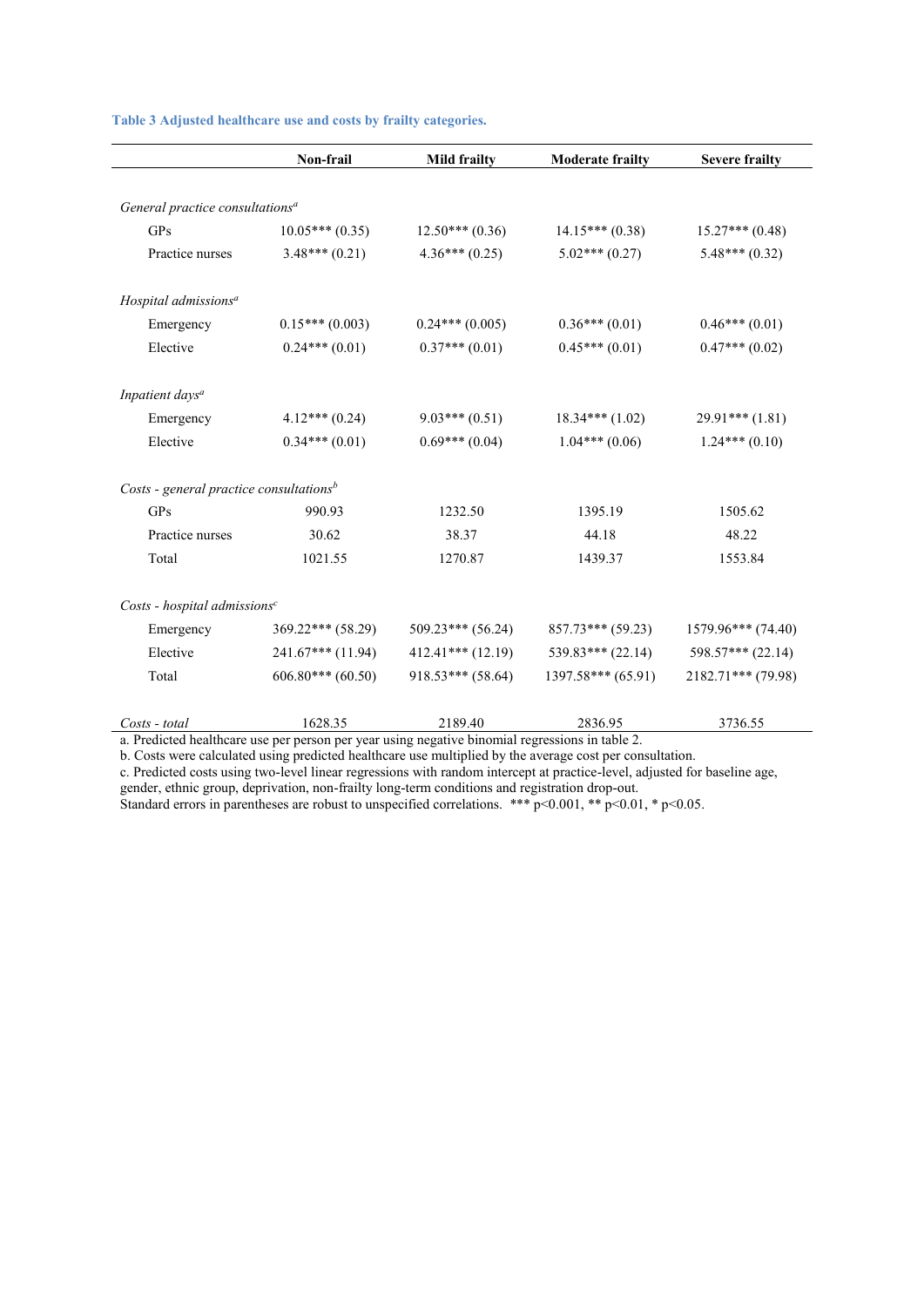## **Discussion**

We found that frailty was associated with large increases in general practice consultations, hospital admissions and length of hospital stay, consistent with international studies [17-20]. The greatest impact of frailty was on length of inpatient stay following emergency hospital admission, with severely frail patients staying in hospital over seven times longer than non-frail patients. This finding is likely to reflect not only greater medical need, but also lack of resources to support these patients in the community following discharge [21]. Extended stays for frail patients are compounded by social deprivation; people living in more deprived areas are more likely to experience emergency hospitalisation, and to have an extended hospital stay following admission.

Our estimated costs of hospital admissions are generally comparable to findings in other European countries [4, 22]. We estimate that annual costs for general practice consultations and hospital admissions increase from £1628.35 for non-frail older people to £2189.40 for people with mild frailty, £2836.95 for moderate frailty and £3736.55 for severe frailty. Based on estimates of national frailty prevalence [14] and 2017 population estimates [23], this equates to a national cost of frailty to the UK NHS of £5.8 billion per year. In terms of NHS workload, an additional 29.1 million general practice consultations, 1.0 million emergency admissions and 1.1 million elective admissions are associated with frailty each year. Frailty is also associated with an additional 61.5 million patient days in hospital per year following emergency admission, and 3.3 million patient days following elective admission.

We focused on patients with existing chronic disease, which, combined with the use of average costs for consultations and hospital admissions, is likely to underestimate the true costs of caring for patients with increasing frailty. We calculated the average costs of general practice consultations using published information because of missing consultation length data, which is likely to further underestimate the economic impact of frailty, as consultation length and prescription costs are likely to increase with deteriorating health. Furthermore, we were unable to examine the impact of frailty on the use of community services such as rehabilitation and care homes, as the necessary linkages are not available in the CPRD database. Our findings are therefore an underestimate of the total cost for treating and looking after the frail population, considering inputs from both health and social care sectors. More comprehensive estimates would be needed from future research for the planning and organisation of integrated care pathways.

## **Conclusion**

Our findings confirm that older people with frailty are high intensity users of healthcare resources, and resource use increases with frailty severity. A particularly notable finding is a seven-fold increase in length of hospital stay for people with severe frailty, compared to non-frail older people. These findings should help direct appropriate allocation of national healthcare resources towards older people living with different degrees of frailty, and provide commissioners with the necessary evidence on which to commission and evaluate suitably costed services which consider impact on healthcare resource use. Findings could also be used by commissioners and providers of health and social care services to resource and implement evidence-based frailty services as part of a population health management strategy [24], including measures targeting reduced length of hospital stay, as described in the 2019 NHS Long Term Plan [25].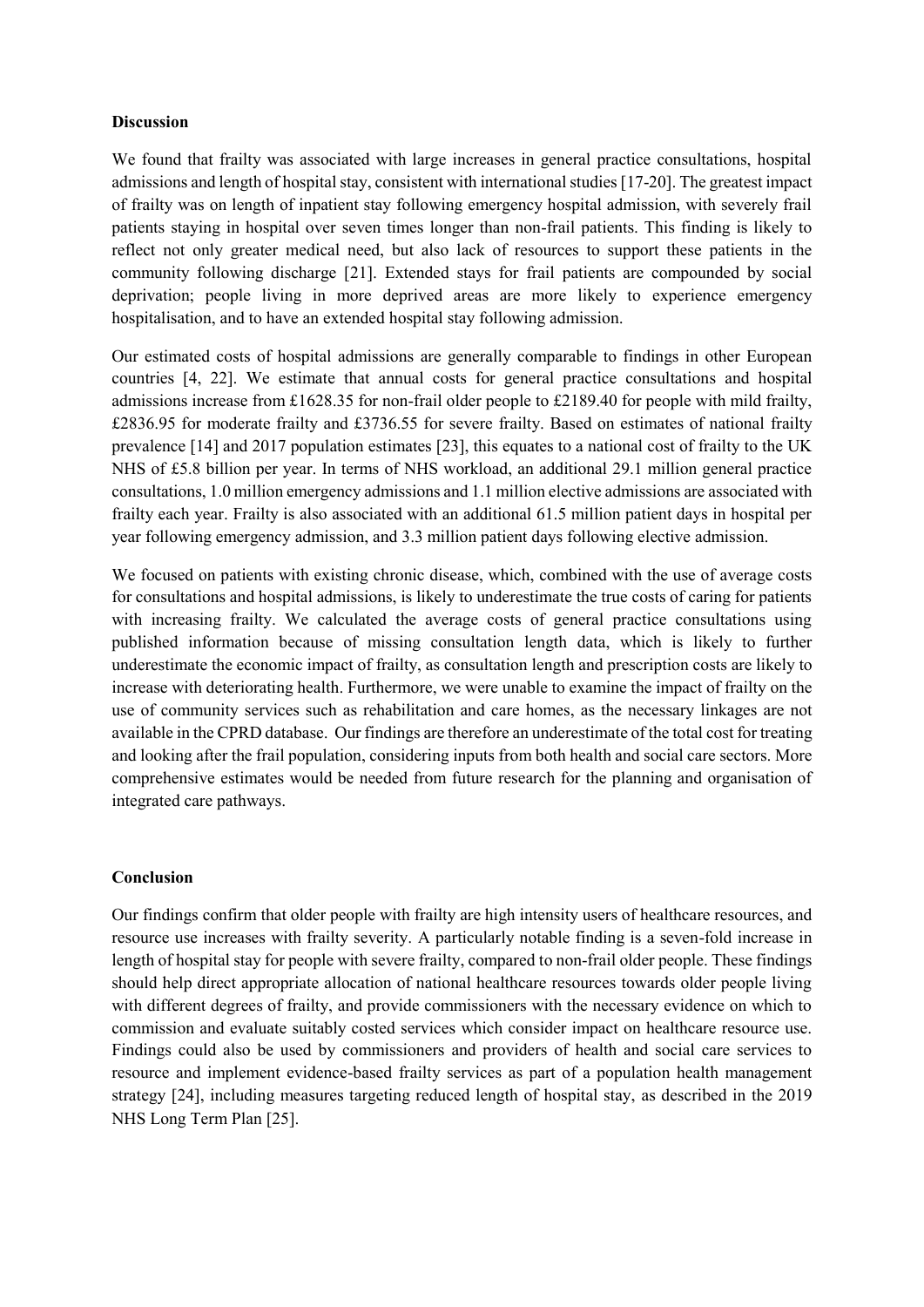# **Key points**

We estimate an annual additional 29.1 million NHS general practice consultations, 1.0 million emergency admissions and 1.1 million elective admissions are associated with frailty.

Following emergency hospitalisation, older people with severe frailty have a seven-fold increased length of stay, compared with non-frail older people.

People with frailty account for an estimated annual additional 61.5 million patient days in hospital per year following emergency admission.

The estimated extra annual NHS cost of managing frailty is £561.05 for each patient with mild frailty, £1208.60 for moderate frailty and £2108.20 for severe frailty.

The total additional UK NHS primary and secondary care costs for older people with frailty is an estimated £6 billion per year.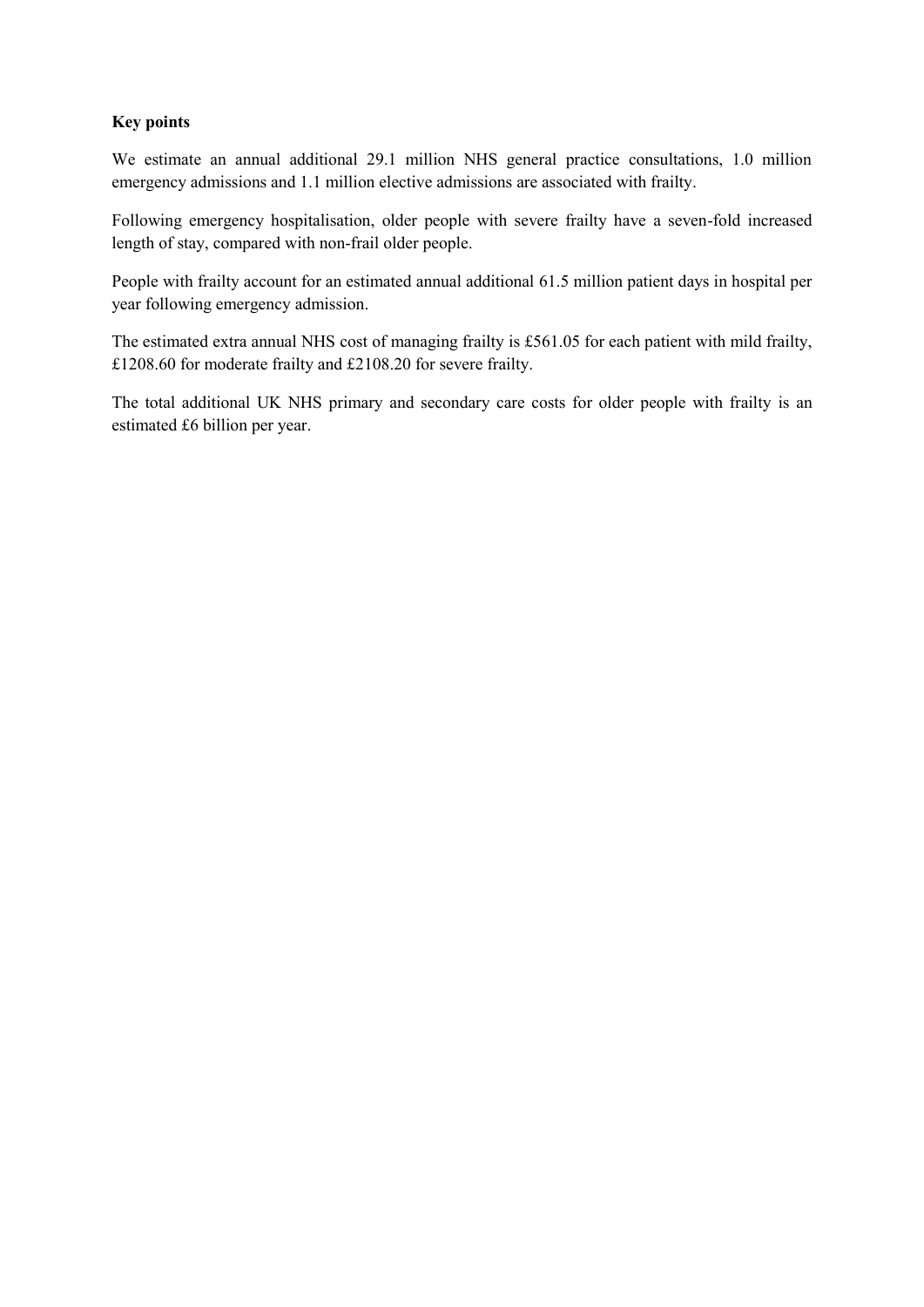## **References**

- 1. Clegg A, Young J, Iliffe S, Rikkert MO, Rockwood K. Frailty in elderly people. Lancet. 2013;381(9868):752-62.
- 2. Reeves D, Pye S, Ashcroft DM, Clegg A, Kontopantelis E, Blakeman T, et al. The challenge of ageing populations and patient frailty: can primary care adapt? BMJ. 2018;362:k3349.
- 3. NHS Employers. General Medical Services (GMS) contract: Guidance for GMS contract 2017/18. 2017 [updated 30 October 2017.] Available from: [http://www.nhsemployers.org/gms201718.](http://www.nhsemployers.org/gms201718)
- 4. Garcia-Nogueras I, Aranda-Reneo I, Pena-Longobardo LM, Oliva-Moreno J, Abizanda P. Use of Health Resources and Healthcare Costs associated with Frailty: The FRADEA Study. J Nutr Health Aging. 2017;21(2):207-14.
- 5. Comans TA, Peel NM, Hubbard RE, Mulligan AD, Gray LC, Scuffham PA. The increase in healthcare costs associated with frailty in older people discharged to a post-acute transition care program. Age and ageing. 2016;45(2):317-20.
- 6. Herrett E, Gallagher AM, Bhaskaran K, Forbes H, Mathur R, van Staa T, et al. Data Resource Profile: Clinical Practice Research Datalink (CPRD). Int J Epidemiol. 2015;44(3):827-36.
- 7. NHS Digital. Hospital Episode Statistics. [https://digital.nhs.uk/data-services/hospital-episode](https://digital.nhs.uk/data-services/hospital-episode-statistics)[statistics](https://digital.nhs.uk/data-services/hospital-episode-statistics)
- 8. Ministry of Housing, Communities & Local Government. English indices of deprivation 2015. <https://www.gov.uk/government/statistics/english-indices-of-deprivation-2015>
- 9. Office for has National Statistics. <https://www.ons.gov.uk/peoplepopulationandcommunity/birthsdeathsandmarriages/deaths>
- 10. NHS Employers. General Medical Services (GMS) contract Quality and Outcomes Framework (QOF): Guidance for GMS contract 2015/16. 2015.
- 11. Personal Social Service Research Unit (PSSRU). Unit Costs of Health & Social Care 2014. 2014.
- 12. Department of Health. Payment by Results: Guidance for 2013 14. 2013.
- 13. Department of Health. Reference costs 2013 14. 2014.
- 14. Clegg A, Bates C, Young J, Ryan R, Nichols L, Ann Teale E, et al. Development and validation of an electronic frailty index using routine primary care electronic health record data. Age Ageing. 2016;45(3):353-60.
- 15. Department for Communities and Local Government. The English Indices of Deprivation 2015. 2015.